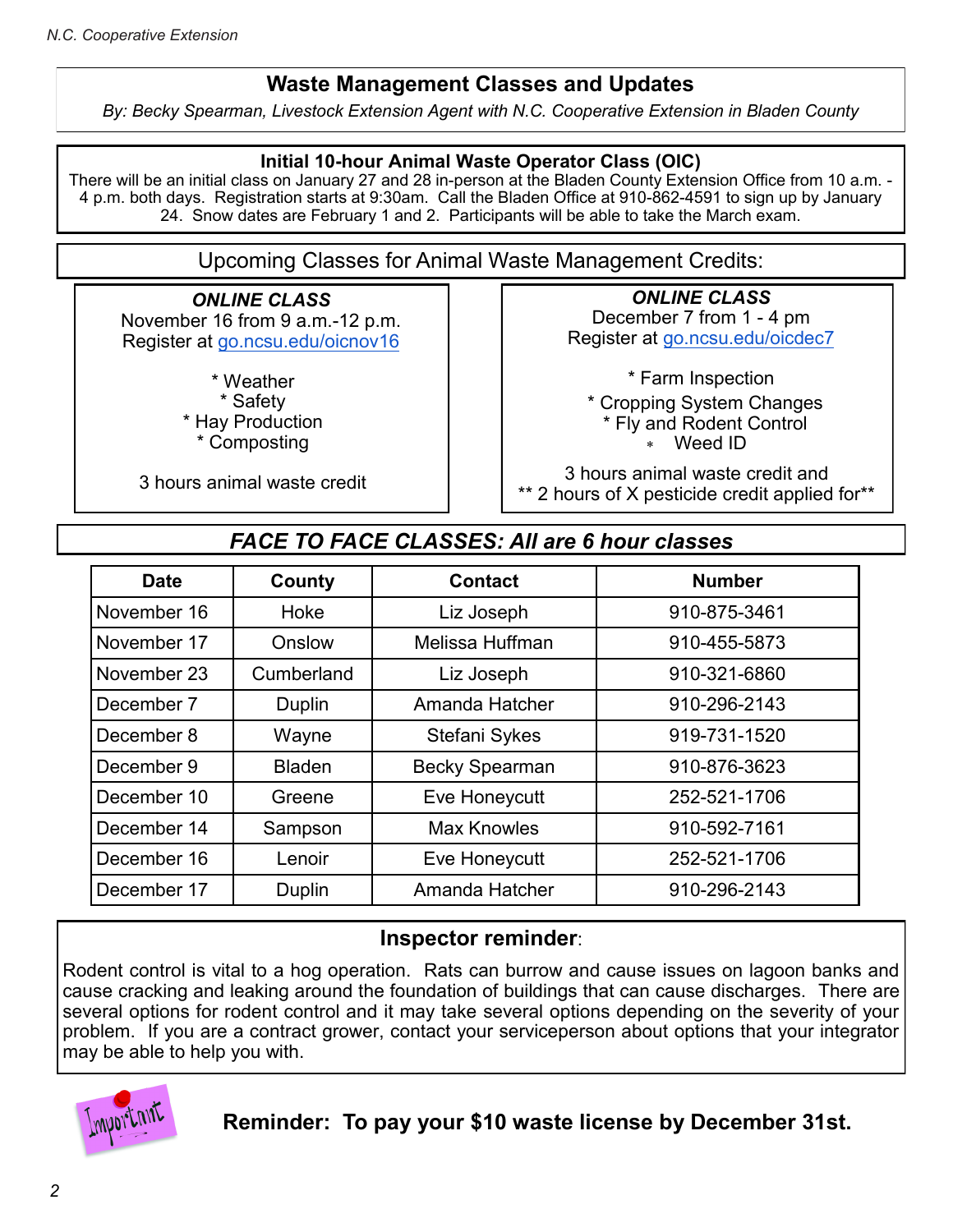## **Young Bull Management**

## *By: Randy Wood, Extension Livestock Agent, N.C. Cooperative Extension, Scotland County Center*

Cattle farms have many seasons they go through during the year. Calving season, breeding season, hay season, etc….you can easily add Bull Sale Season to this list. Private farm sales and bull-test sales will be taking place about every weekend from now till the first of the year. Now, actually buying a bull is the easy part. You just need to show up on sale day and keep raising your hand till the auctioneer stops yelling and points at you. Of course, you still have the problem of how you're going to tell your wife how much you spent on the bull, but you'll have the ride home to figure that out. Once you get him home and off the trailer is when the work starts.

Most bulls that are purchased at bull sales have two things in common. They are very well conditioned (which is just a polite way of saying fat)and are normally 10-18 months old, which is too young to service a mature herd of cows. I have sadly seen many cases where farmers purchased good young breeding bulls and mismanaged them the first year so badly they never received their investment back on these animals. Let's discuss how to manage a newly purchased young bull the first year to ensure he is able to reach his full potential and cover your cows for years to come.

#### *Acclimating the bull from the sale ring to the breeding pasture.*

I could not tell you how many times I have seen young bulls that are purchased on a Saturday morning and are running with 20-30 grown cows that evening. Bulls need time to get used to their new farm and especially their new nutrition level prior to running with a bunch of cows. Never does a bull run across a sale ring without being fed like a king for weeks leading up to sale day. Once you get him home, take some time to "feed him down" and get him used to your base forage. Letting his body get used to operating off of less concentrate and high energy feed will help him get ready to work when the time comes. Certainly, do not take him off of ground feed completely, but feed him a reasonable amount of grain for a few weeks to help him handle this new energy balance. Also remember that bulls that were born into fescue country may have never seen Bermudagrass in their life. Or bulls that were bred in our region may set foot on a farm in the Piedmont and have no idea what fescue is. Give them time to get accustomed to your forage base and make sure he is fully eating it before you ask him to burn thousands of calories chasing cows all day.

#### *Be mindful of how many cows he breeds the first year.*

Most cattlemen know the old rule of thumb of how many cows a bull can breed. At 12 months, a bull can cover roughly one cow per month of his age, maxing out at around 35-40 cows in a confined breeding season. So, an 18-month-old bull can be expected to cover around 18-20 cows during the breeding season. You cannot expect an 18-month-old bull to cover 30 cycling cows. He's going to try his best, but it is very doubtful he will be able to settle that many cows coming into heat all at the same time. What

will happen is he will run himself ragged chasing 2-3 cows every day and maybe get one bred.

The other thing to remember is try to match the bulls age (or size)to the cows he is exposed to. Really young bulls do not do very well being thrown into a group of large, fully mature cows. There's no doubt that by the time a bull is three years old, he will run the roost over the cows. He will be big enough where a cow bullying him and pushing him away from the feeder will be a thing of the past. Before this however, a young bull may very well be pushed back and knocked around by the alpha cows of the herd, who got to be boss cows by being big and mean. Too much of this can not only cause the young bull to lose weight quicker, but it can also reduce a young bulls libido to the point where he may actually quit breeding. Young bulls do much better with heifers or two-year-old females where they can still assert dominance and hold their own at the feeder.

#### *Monitor weight loss closely.*

A young bull coming off an aggressive feeding program is going to lose weight once he starts working. It is inevitable. The only question is how much weight will he lose? If we look at body condition score, it is very common for bulls to run through a sale ring at around a 7 BCS score. This weight will then come off in a hurry, but if he drops to below a 4 during the breeding season you need to keep a close eye on him. Limiting the number of cows he is exposed to and making sure he is not getting run off from the feeder will help him keep enough weight on to stay active. If his weight loss gets too great and he starts acting lethargic get him out of the pasture and get him back on some feed. It is much better to have him breed less cows the first year and have him healthy and aggressive for years to come than work him to skeleton as soon as you get him.

*Working a young bull into a multi-bull situation.* I am personally not a fan of multi-bull pastures, but I can see where some farms and some situations call for them. Where I do draw the line is when farmers will purchase a young (below two years old) bull and throw him into a pasture with 2-3 fully grown bulls. This is almost a waste of time and a waste of money as the young bull will spend all his time running from the older, bigger bulls and sneaking up to the hay feeder. What he will not do is spend any time breeding cows. If you're going to spend your hard-earned money purchasing a new bull, let him get to some cows. Even if it's only a few in a small lot the first year, the young bull will at least get to breed some cows and be ready to hold his own the following season.

While some farms may have difficulty managing separate pastures with bulls in each, or do not want to go to the trouble of "babying" a new bull, after investing anywhere from \$1500-\$3000 for a decent herd bull prospect it is worth the additional trouble and aggravation to make sure he gets off to a good start so you will recoup your investment out of him.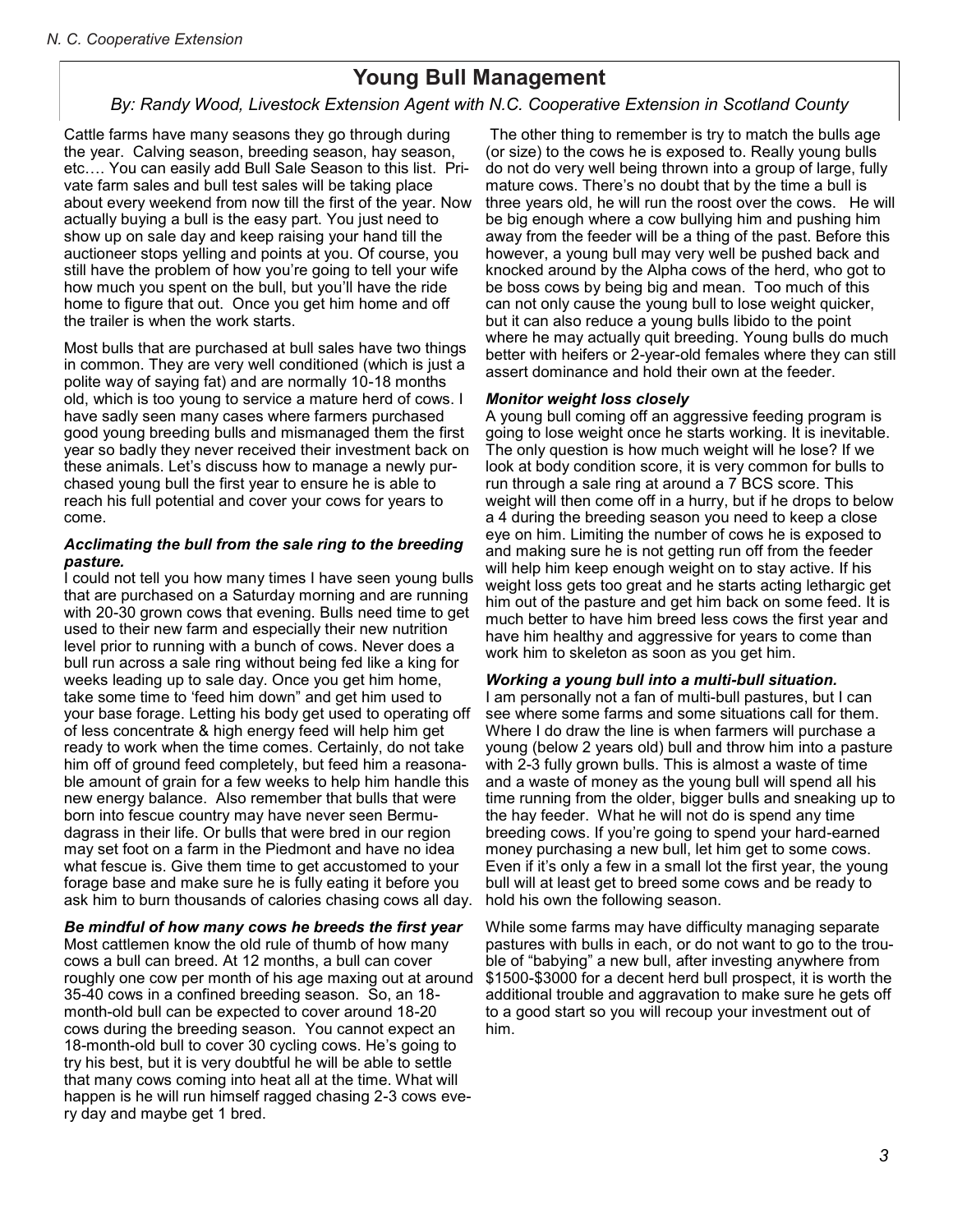## **The American Lamancha**

*By: Katie Carter, Livestock Extension Agent with N.C. Cooperative Extension in Craven, Jones, and Pamlico Counties*

The American Lamancha or commonly known as Lamancha is a breed of dairy goat that originated in the US. The Lamancha was first bred in California by Mrs. Eula Frey around 1927. She later moved her herd to Glide, Oregon where she continued developing the breed. It is thought that the breed came about from a small eared Spanish goat brought to California by early settlers. Mrs. Frey bred some of the Spanish short eared goat with Nubians with the ending result being the American Lamancha.

Lamancha goats stand out due to one special characteristic, and that is their very small ears. At first glance it would seem that Lamacha goats don't have ears. Their ears can be characterized in two different ways and neither ear type has an advantage over the other. They can have gopher ears which are no longer than 1 inch or the elf ear which is no longer than 2 inches. The small size of their ears does not affect their earing abilities in any way.

The American Lamancha can come in at 130 pounds and can grow up to 28+ inches tall. They come in a wide array of colors and markings with a short sleek coat. The Lamancha breed has a very laidback personality when compared to other goat breeds, which makes milking and handling very easy.

Lamanchas produce a high butterfat milk and can be milked for up to 2 years without being refreshed. The American Lamancha is a sturdy, high producing dairy goat that is a great addition to any farm or homestead.

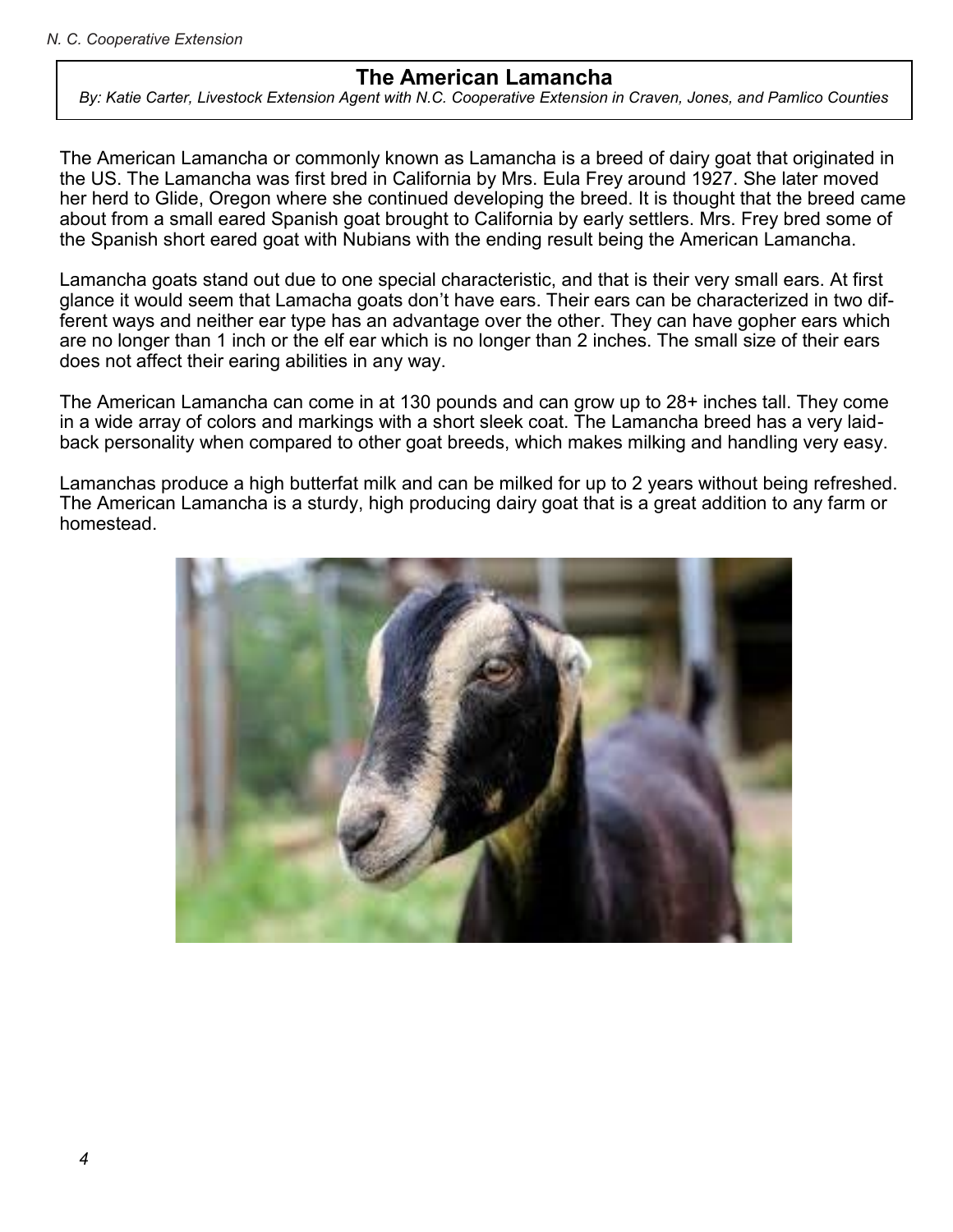## **Colic 101**

## *By: Stefani Sykes, Livestock Extension Agent with N.C. Cooperative Extension in Wayne County*

We as Extension agents are NOT vets and we do NOT offer veterinary advice. This article is just meant for some basic information and things to watch out for, it is by no means any sort of medical advice. As always, contact your veterinarian with any questions and concerns you have about your horse's health!

That being said, most of us know local horse owners and the conversation of colic commonly comes up. If you've been around horses, you've heard at least one (or twenty) colic stories. Listed below are some things you can look for or make note of, in regard to colic. Colic is abdominal pain, not necessarily a specific disorder, and any horse is susceptible. Common causes include gas, impaction, grain overload, ingestion of sand or parasite infection.

## **Common signs of colic:**

- Groaning
- Turning head towards flank
- Kicking or biting at abdomen
- Lack of appetite
- Sweating excessively
- Lack of bowel movement
- Rolling

## **Things you can do if you suspect your horse is colicking:**

- Check your horse's vital signs (heart rate, rectal temperature, check hooves for heat)
- Look for feces in the stall
- Call your veterinarian!
- Walk your horse if it's safe and recommended by your vet
- Don't let them eat or drink
- Keep your horse contained

## **Ways to reduce colic risk:**

- Maintain a consistent feeding schedule and protocol
- Smaller meals more often are better for the digestive system than one or two large meals
- High-grain diets are linked to increased incidence of colic
- Provide regular exercise
- Maintain an approved parasite control program

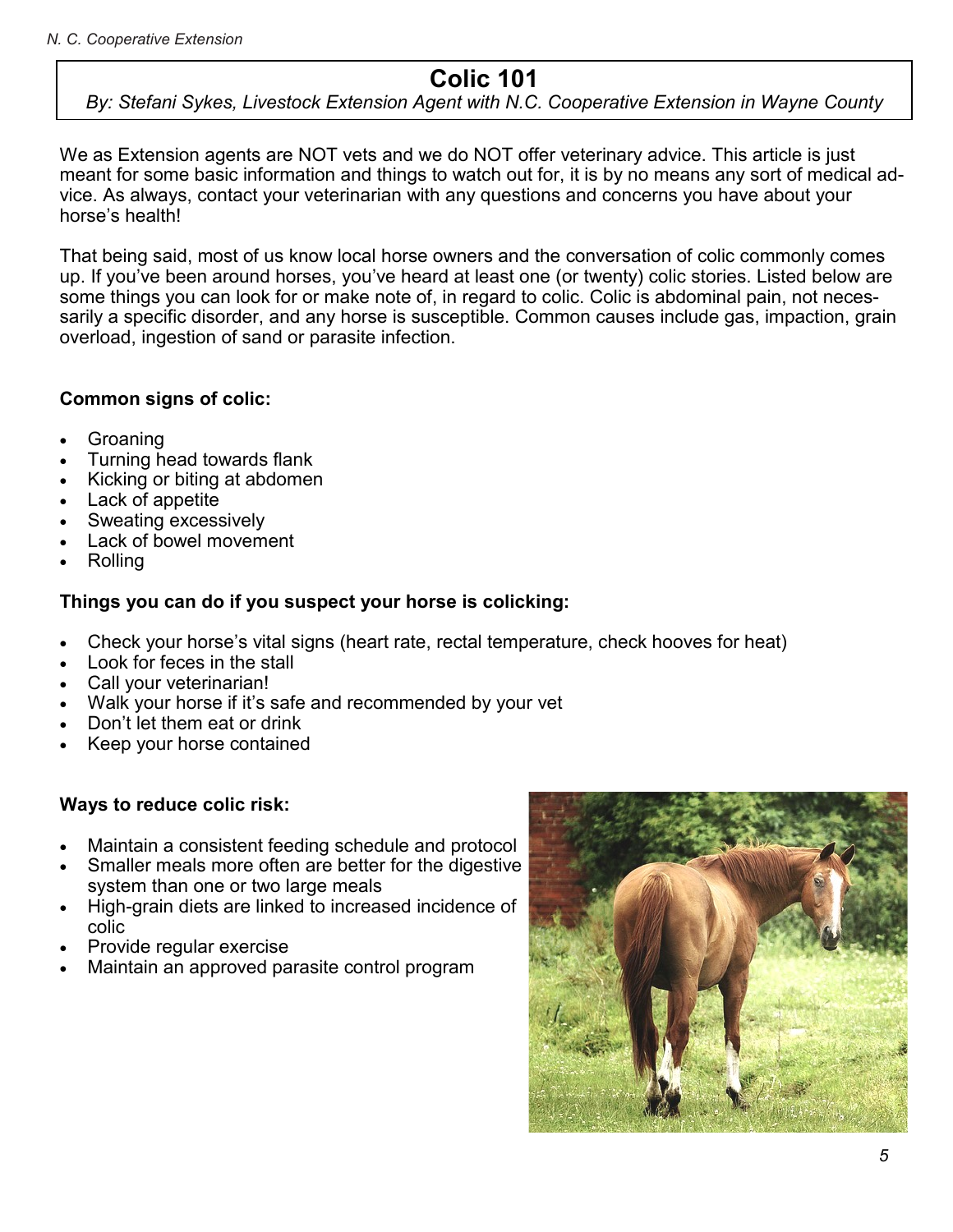## **Eastern Carolina Showmanship Circuit Winners**

## By: Dan Wells, Livestock Extension Agent with N.C. Cooperative Extension in Johnston County

The 2021 Eastern Carolina Showmanship Circuit wrapped up in October and awards for each species were presented at the NC State Fair. Livestock Shows in the Eastern Carolina Showmanship Circuit were held in Halifax, Smithfield, Kinston, Elizabeth City, Tarboro, Kenansville, Clinton, Trenton, Wilson, Greenville and Goldsboro.

Participants in the circuit were required to attend at least four shows to be in contention for circuit awards, with their top six scores (beef, goat and sheep) or top four scores (swine) being counted towards their circuit total. The highest point winner in each age division received a championship belt buckle, with reserve winning an embroidered jacket. Third through fifth place exhibitors each received gift certificates from livestock supply vendors.

Sponsors for the 2021 circuit included:

#### **Signature Circuit Sponsor; Smithfield Foods-Hog Production Division Platinum Sponsors-AgCarolina Farm Credit, Quality Equipment Silver Sponsors- NC Hereford Assoc, Manning The Pulse, Picole Farm** Swine Showmanship Winners

| Placing | <b>Novice</b>         | Junior               | Intermediate                | Senior                |
|---------|-----------------------|----------------------|-----------------------------|-----------------------|
|         | Spate Sanderson       | <b>Riley Balance</b> | Logan Balance               | Justus Meads          |
| 2       | Eli Price             | Evan Mayo            | Hannah Cooper               | <b>Connor Kennedy</b> |
| 3       | <b>William Messer</b> | Mackenzie Cox        | Lillie Ann Estes            | <b>Faith Kennedy</b>  |
|         |                       | Liza Sullivan        | Gage Harris                 | <b>Colbey Mathis</b>  |
| 5       |                       | <b>Dylan Briley</b>  | <b>Billie Faith Fulcher</b> | <b>Travis Cox</b>     |

## Goat Showmanship Winners

| Placing | <b>Novice</b>        | Junior                | Intermediate            | Senior                  |
|---------|----------------------|-----------------------|-------------------------|-------------------------|
|         | <b>Carson Norris</b> | Katelyn Hewitt*       | <b>Scarlett Denning</b> | <b>Lillie Stallings</b> |
| 2       | Anderson Lee         | Kennedy Lee*          | <b>Taylor Askew</b>     | Hattie Jo Powell        |
| 3       | Emma Briley          | <b>Andrew Roberts</b> | Mary Grace Baker        | <b>Conner Mills</b>     |
| 4       | Zoie Bright          | Lucas Barbour         | <b>Taryn Reams</b>      | Justin Richardson       |
| 5       | <b>Wyatt Norris</b>  | Macon Parker          | James Baker             | Daniel Beasley          |

#### Heifer Showmanship Winners

| Placing       | <b>Novice</b> | Junior               | Intermediate        | Senior               |
|---------------|---------------|----------------------|---------------------|----------------------|
|               |               |                      |                     |                      |
|               |               |                      |                     |                      |
|               | Eli Price     | Sloane Hinnant*      | Caleb Davis         | Schyler Crocker      |
|               |               |                      |                     |                      |
| $\mathcal{P}$ | Lucas McCoy   | Grayson Blankenship* | Ava Wood            | Lydia Crocker        |
|               |               |                      |                     |                      |
|               |               |                      |                     |                      |
| 3             |               | Makayla Davis        | Abigail Blankenship | Hope Latta           |
|               |               |                      |                     |                      |
|               |               |                      |                     |                      |
|               |               | Lathan Blankenship   | Mazie Bunn          | Daisy Brown          |
|               |               |                      |                     |                      |
|               |               |                      |                     |                      |
| 5             |               | Emma Beasley         | <b>Wyatt McCoy</b>  | <b>Shane Kendall</b> |
|               |               |                      |                     |                      |
|               |               |                      |                     |                      |

#### Lamb Showmanship Winners

| Placing | Novice                | Junior               | Intermediate          | Senior           |
|---------|-----------------------|----------------------|-----------------------|------------------|
|         | <b>Meredith Poole</b> | Lexi Barbour         | Emma Britt            | Kalen Barwick    |
| 2       | Anderson Lee          | Kennedy Lee*         | Taylor Askew          | Hattie Jo Powell |
| 3       | Zoie Bright           | Tenley Barbour*      | Dava Armstrong        | Ellie Elmore     |
|         | Valerie Poole         | <b>Kendall Ascue</b> | Annah Claire Sullivan | Emma Raynor*     |
| 5       | Carter Jennings       | Sloane Hinnant       | Anna Wells*           | Hope Latta*      |

\*Denotes a tie that was broken on head-to-head competition or dropped scores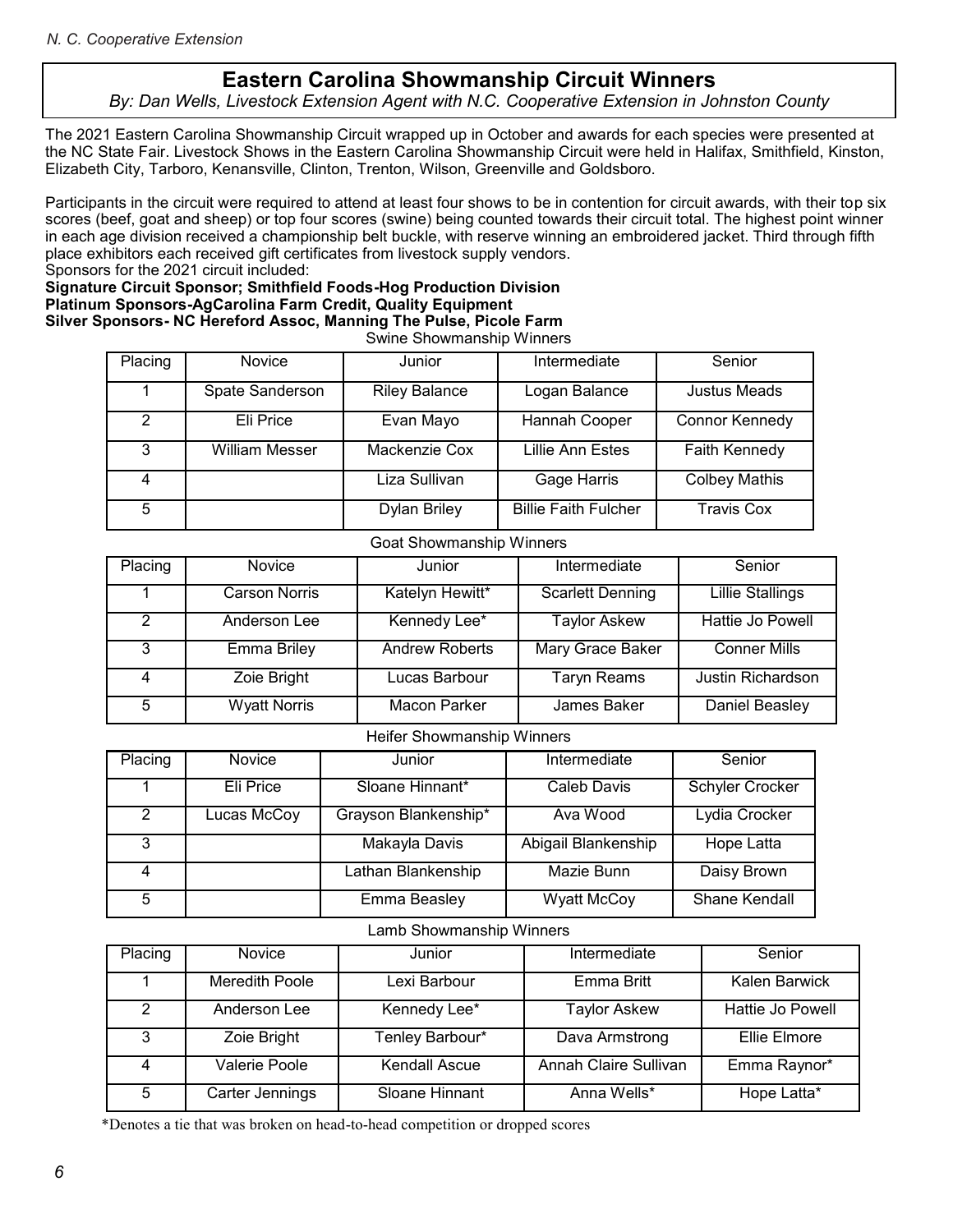## **Backyard Flock Egg production**

By: Margaret Ross, Eastern Area Specialized Poultry Agent with N.C. Cooperative Extension

So, you just got your own flock of chickens! Or maybe you're just thinking about starting your own flock, but you need to know more about egg production and what they need from you, to be good laying hens. Here is some information on how to ensure you are giving your laying hens a good environment to do their job!

**When should they start laying eggs and how can I keep them laying?** If you got them as chicks, they should start laying around 16-24 weeks of age. This is also dependent upon environmental conditions and breed. Chickens need around 14-16 hours of light per day to produce eggs, which is an issue during the fall and winter months. You have the option to give your hens a break in those months, as laying will decrease or even cease, or you can supplement with a light source to ensure they continue to lay eggs. Also, when the days are getting shorter in the fall and early winter months, your chickens may start losing their feathers. This is called molting and it's a naturally occurring process where they replace their feathers.

**Where should they lay their eggs and what type of bedding do they need?** You can provide your hen a comfortable place to lay by providing them nesting boxes. This is a small space that has soft bedding such as hay, straw, wood chips, or AstroTurf. This gives them an environment to lay their eggs in a safe place and also helps keep the eggs clean, as well as helps you find the eggs! Encourage your chickens not to roost in their laying boxes, by putting a roosting bar in their coop. This helps keep nesting boxes cleaner, meaning your eggs are cleaner.

**What do I look for in a good laying hen?** You want to look for soft, large, red wattles and combs, and bright eyes. Various breeds can have different colors of these features as well. As good layers mature, the yellow pigmentation of the ankles, beak, ear lobe, vent, and eye ring will fade to almost white. However, the yellow color can come back if the hen does not lay for any period of time.

**How long do they lay eggs?** Peak production of egg laying is around 32-34 weeks of age. For example: you should get around 9-10 eggs each day from 12 chickens for several months, then you hit peak production, they may slow down to around six eggs each day, by a year after their laying begins. Typically, eggs are laid in the morning hours. Eggs should be collected as soon as possible after they are laid, as well as eggs should be collected twice per day if possible. They should also be refrigerated right away.

**How do I clean my eggs?** First of all, try to keep your nesting boxes as clean as possible to reduce the time it takes you to clean your eggs. Also, if there is organic matter (feces) on the egg shell and it sits for a while, it may stain your eggs which is unappealing to customers. If your eggs are already fairly clean, they may only require a dry cloth to finish cleaning them. If your eggs are dirty, you may use a warm, damp cloth to clean them. Allow your eggs to properly dry. You can lay them on your countertop on a clean, dry paper towel with a fan blowing over them to help them dry quickly, so you can get them into the refrigerator. It is also important to mention that it's hard to sell eggs from your backyard flock and recoup the costs associated with raising your birds/make a profit. You will need to find a niche market and good customers.

There are lots of ways to ensure your hens are laying eggs in a safe, comfortable, and consistent manner. For more information on backyard flock egg production, please contact your local Cooperative Extension Office.